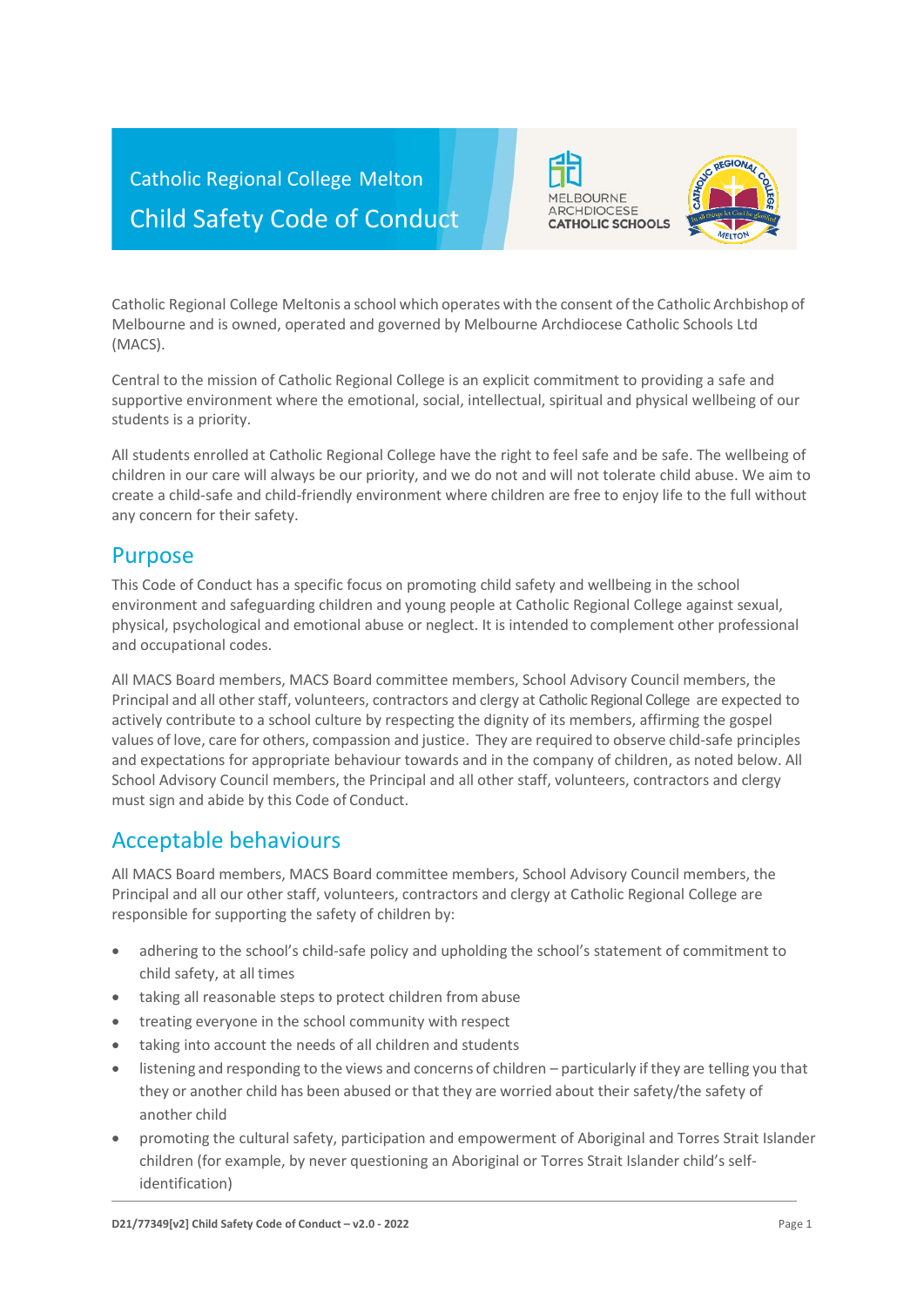- promoting the cultural safety, participation and empowerment of children with culturally and linguistically diverse backgrounds (for example, by having a zero-tolerance for discrimination)
- promoting the safety, participation and empowerment of children with a disability (for example, during personal care activities)
- ensuring as far as practicable that adults are not alone with a child
- reporting any allegations of child abuse to the school's leadership (or child safety officer if the school has appointed someone to thisrole)
- understanding and complying with all reporting obligations as they relate to mandatory reporting and reporting under the *Crimes Act 1958* (Vic.)
- understanding and complying with all obligations as they relate to the reportable conduct scheme including reporting allegations of reportable conduct in accordance with the schools reportable conduct policy
- reporting any child safety concerns to the school's leadership (or child safety officer if the school has appointed someone to this role)
- ensuring as quickly as possible that the child is safe if an allegation of child abuse is made
- reporting to the Victorian Institute of Teaching (VIT) any charges, committals for trial or convictionsin relation to a sexual office by a registered teacher, or specific allegations or concerns about a registered teacher
- ensuring they comply with any and all applicable professional or occupational codes of conduct.

# Unacceptable behaviours

All MACS Board members, MACS Board committee members, School Advisory Council members, the Principal and all our other staff, volunteers, contractors and clergy at Catholic Regional College must not:

- ignore or disregard any suspected or disclosed child abuse
- develop any special relationships with children that could be seen as favouritism (for example, the offering of gifts or special treatment for specific children)
- exhibit behaviours with children which may be construed as unnecessarily physical (for example, inappropriate sitting on laps)
- put children at risk of abuse (for example, by locking doors)
- initiate unnecessary physical contact with children or do things of a personal nature that a child can do for themselves (for example, toileting or changing clothes)
- engage in open discussions of a mature or adult nature in the presence of children (for example, personal social activities)
- use inappropriate language in the presence of children
- express personal views on cultures, race or sexuality in the presence of children
- discriminate against any child, including because of age, gender, race, culture, vulnerability, sexuality, ethnicity or disability
- work with children while under the influence of alcohol or illegal drugs
- have contact with a child or their family outside school without the school leadership's or child safety officer's (if the school has appointed someone to this role) knowledge and/or consent orthe school governing authority's approval (for example, unauthorised after-hours tutoring, private instrumental/other lessons or sport coaching); accidental contact, such as seeing people in the street, is appropriate
- have any online contact with a child (including by social media, email, instant messaging) or their family unless necessary (for example, providing families with eNewsletters or assisting students with their schoolwork)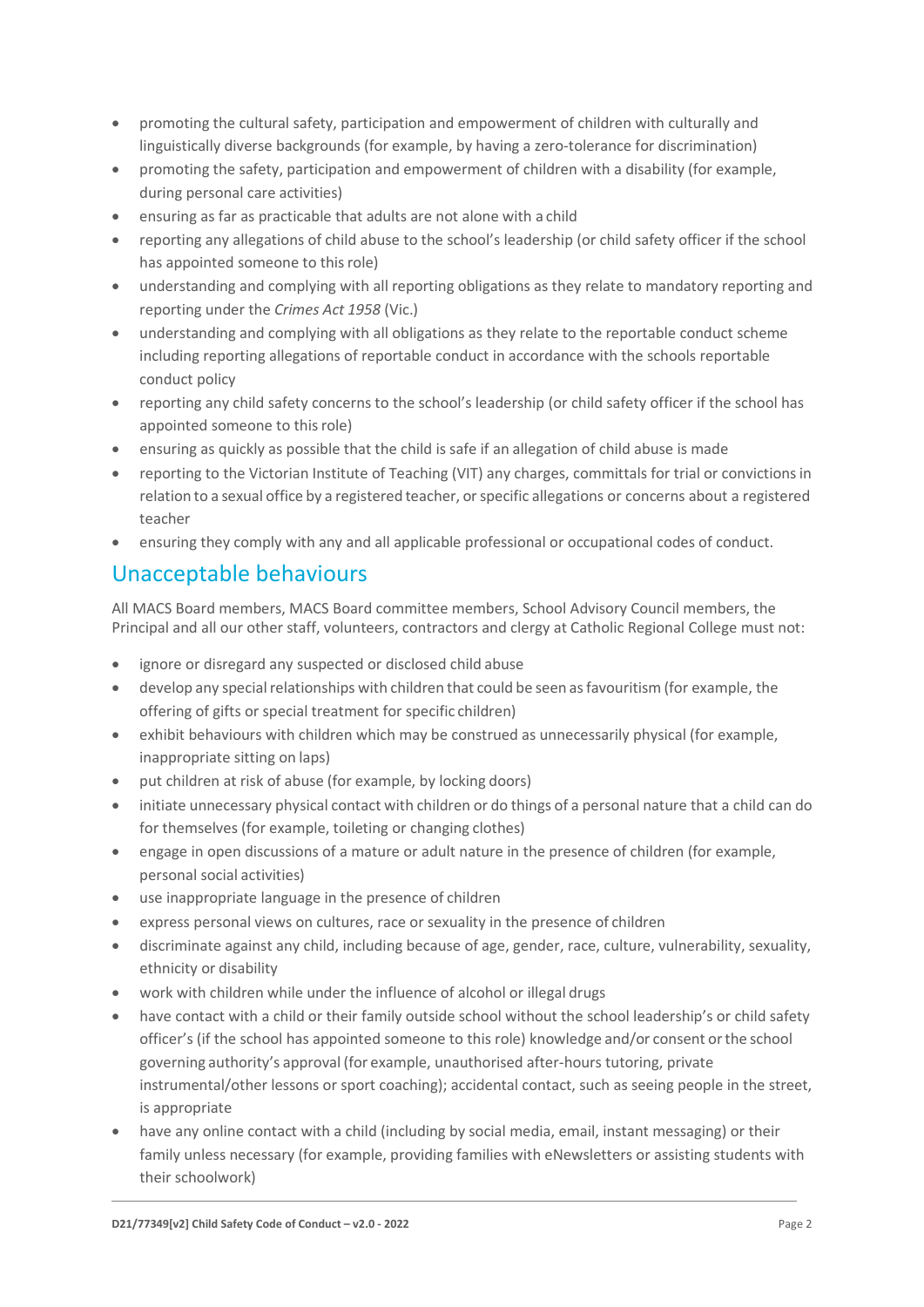- use any personal communication channels/devices such as a personal email account
- exchange personal contact details such as phone numbers, social networking sites or email addresses
- photograph or video a child without the consent of the parents, guardians or carers
- consume alcohol or drugs at school or at school events in the presence of children.

## **Teachers**

Teachers are also required to abide by the principles relating to relationships with students as set out in the Victorian Teaching Profession's Code of Conduct published by the VIT. These principles include:

- knowing their students well, respecting their individual differences and catering for their individual abilities
- working to create an environment which promotes mutual respect
- modelling and engaging in respectful and impartial language
- protecting students from intimidation, embarrassment, humiliation and harm
- respecting a student's privacy in sensitive matters
- interacting with students without displaying bias or preference
- not violating or compromising the unique position that a teacher holds of influence and trust in their relationship with students.

## Psychologists and school counsellors

In their dealings with students, psychologists and school counsellorsshould also take into account their professional obligations as set out in a code of ethics or practice to which they are bound, including because of their membership of:

- the Australian Health Practitioner Regulation Agency
- the Australian Counselling Association
- Speech Pathology Australia.

### Sports and recreation

Coaches, staff members and volunteers involved in coaching, training or assisting students during sporting and recreation activities should adopt practices that assist children to feel safe and protected, including:

- using positive reinforcement and avoiding abusive, harassing or discriminatory language
- coaching students to be 'good sports'
- explaining the reason for the contact and asking for the student's permission if physical contact with a student by a coach or other adult is necessary during a sporting or other recreational activity
- avoiding (where possible) situations where an adult may be alone with a student such as in a dressing or change room, first aid room, dormitory or when the student needsto be transported in a vehicle.

## Breaches of this code

Where a member of staff is suspected of breaching this Code of Conduct, Catholic Regional College may start the process under clause 13 of the *Victorian Catholic Education Multi-Enterprise Agreement 2018*  (VCEMEA 2018) for managing employment concerns. This may result in disciplinaryconsequences.

Where the Principal is suspected of breaching this Code of Conduct, the concerned party is advised to contact the MACS Regional General Manager.

Where any other member of the school community, including volunteers and contractors, is suspected of breaching this code, the school isto take appropriate action, including (if applicable) in accordance with